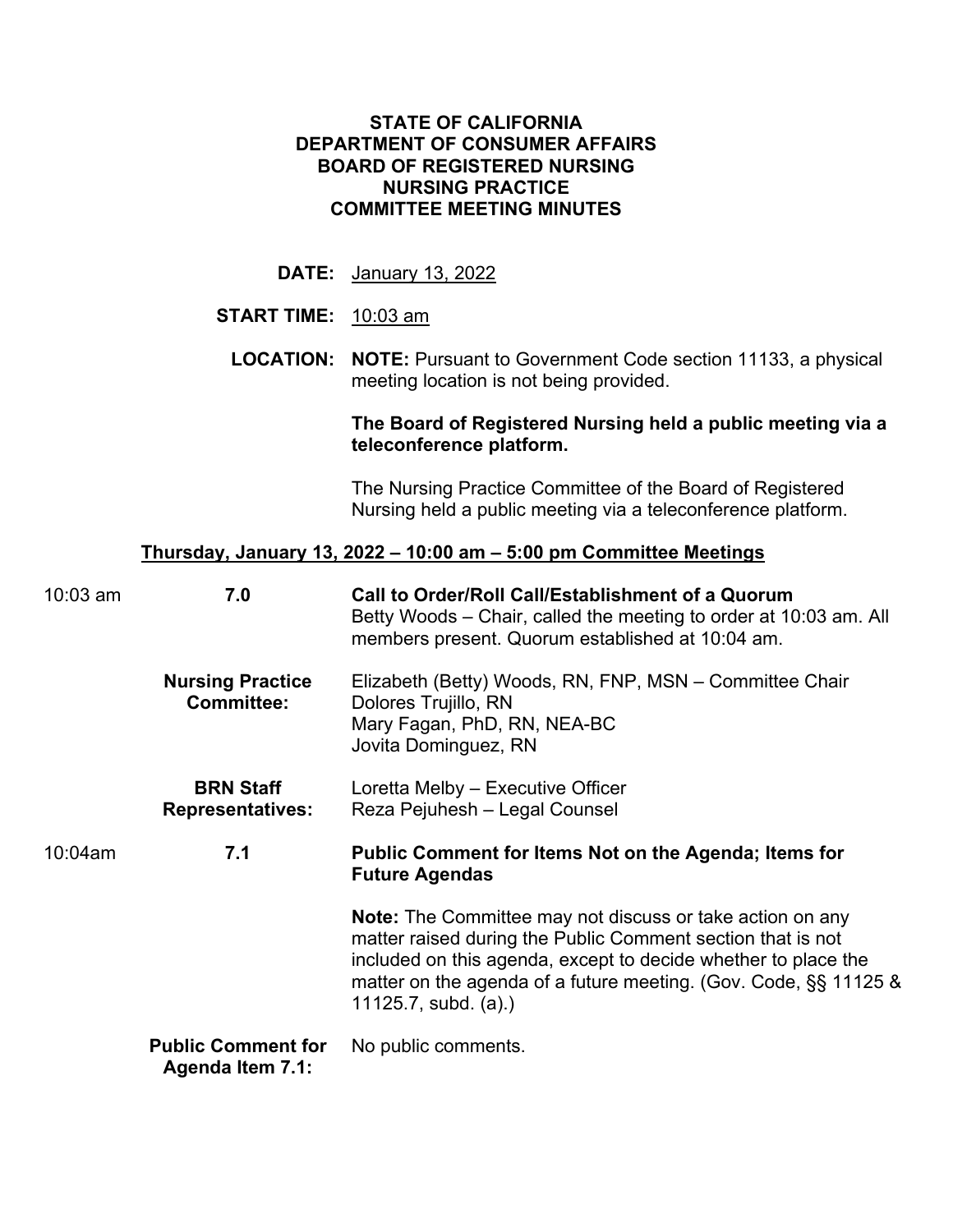10:05 am **7.2 Review and Vote on Whether to Approve Previous Meeting Minutes:** 

- $\triangleright$  October 7, 2021
- the prior meeting minutes. **DISCUSSION:** Betty Woods opened this agenda items and opened for Committee discussion. There was no Committee discussion on
	- **MOTION: Betty Woods:** Motioned to accept the October 2021 meeting minutes.

#### **SECOND: Dolores Trujillo**

**Public Comment for** No public comments. **Agenda Item 7.2:** 

#### **VOTE:**

| Vote                                                   | FW |  | MF |  |  |
|--------------------------------------------------------|----|--|----|--|--|
|                                                        |    |  |    |  |  |
| Key: Yes: Y   No: N   Abstain: A   Absent for Vote: AB |    |  |    |  |  |

**Motion: Passed** 

# 10:08 am **7.3 Nurse Practitioner Advisory Committee (NPAC) Updates – Informational Only**

**DISCUSSION:** Betty Woods opened this agenda items and introduced Loretta Melby, BRN Executive Officer to provide the NPAC update.

> **Loretta Melby:** Explained that NPAC has not met since the last Board Meeting and that they will meet on February 8, 2022. Further explained that BRN staff is currently working on a desk audit for Nurse Practitioners (NPs) fees and a naming convention for the 103 and 104 section NPs.

> **Betty Woods:** Asked for clarification on the naming conventions.

**Loretta Melby:** Explained that creating the various names for the levels of NPs would assist in public understanding. NPAC has been referring to the two levels and 103 and 104 NPs because those are the statutory sections of the requirements; however, this is not clear to the public. Further explained that there has been a social media campaign to seek naming convention ideas from the public.

**Betty Woods:** Thanked Lori for the clarification. Also requested that both the NPAC and NMAC committee chairs attend the next